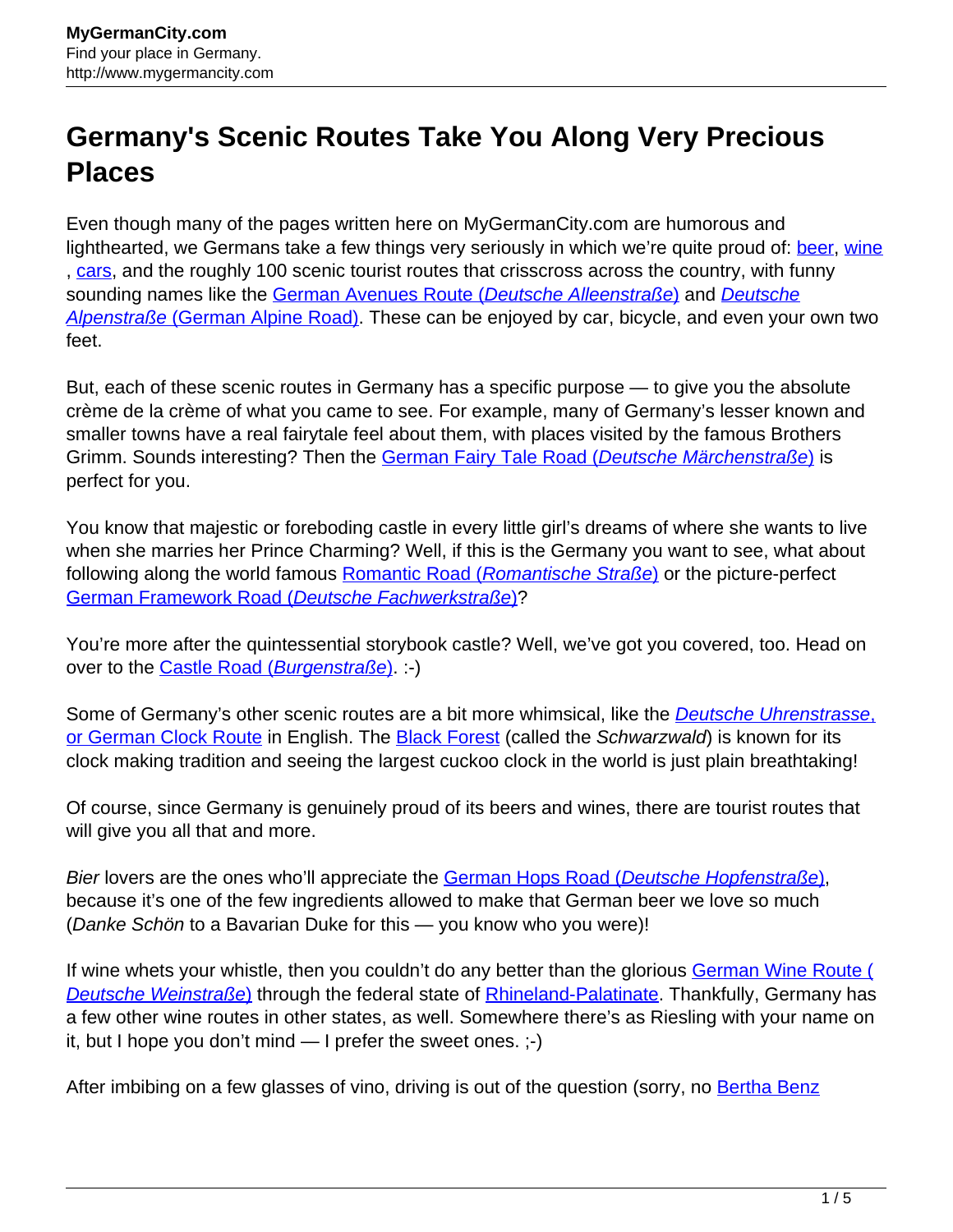[Memorial Route](http://www.mygermancity.com/bertha-benz-memorial-route) for you now). So, why not bicycle your way around the [German Volcanoes Route](http://www.mygermancity.com/german-volcanoes-route) [or](http://www.mygermancity.com/german-volcanoes-route) [Deutsche Vulkanstraße](http://www.mygermancity.com/german-volcanoes-route) (yes, on top of everything Germany's got volcanoes, too) where some of the most beautiful countryside in the country was created from these once living, breathing, lava spewing beauties.

Don't worry about getting lost as just about every one of Germany's Scenic Routes is wellmarked, taking you to many tiny out-of-the-way towns and villages that you might never know existed (no worries, I'll fill you in on all of them). Then again, if you accidentally turn off of one route, there's another to take its place.

One last thing, thank you Germany, for showing us there's MUCH more to you than just your big [cities](http://www.mygermancity.com/german-cities) and [airports!](http://www.mygermancity.com/airports-in-germany)

## **More Scenic Routes In Germany**

There are many more scenic routes in Germany, many of which are list here below…

- [Baden Asparagus Route \(](http://www.mygermancity.com/baden-asparagus-route)[Badische Spargelstraße](http://www.mygermancity.com/baden-asparagus-route)[\)](http://www.mygermancity.com/baden-asparagus-route)  A 136km route through northern [Baden](http://www.mygermancity.com/baden) celebrating the King's Vegetable on numerous festivals.
- [Baden Wine Route \(](http://www.mygermancity.com/baden-wine-route)[Badische Weinstraße](http://www.mygermancity.com/baden-wine-route)[\)](http://www.mygermancity.com/baden-wine-route)  Discover the best of the Baden region and its wine on this 200km 124mi) along the Rhine and the Black Forest.
- [Bavarian Iron Route \(](http://www.mygermancity.com/bavarian-iron-route)[Bayerische Eisenstraße](http://www.mygermancity.com/bavarian-iron-route)[\)](http://www.mygermancity.com/bavarian-iron-route) A 120km scenic route in the [Upper](http://www.mygermancity.com/upper-palatinate) [Palatinate](http://www.mygermancity.com/upper-palatinate) that highlights the mining industry in the region.
- [Benedict Trail \(](http://www.mygermancity.com/benedict-trail)[Benediktweg](http://www.mygermancity.com/benedict-trail)[\)](http://www.mygermancity.com/benedict-trail)  A 248km circular route in [Upper Bavaria](http://www.mygermancity.com/upper-bavaria) where Pope Benedict XVI (Joseph Ratzinger) lived, played, and prayed as a child and young man.
- [Bergstrasse](http://www.mygermancity.com/bergstrasse)  A 68km route in [Hesse](http://www.mygermancity.com/hesse) and [Baden-Württemberg](http://www.mygermancity.com/baden-wuerttemberg) along the foothills of the [Odenwald](http://www.mygermancity.com/odenwald) highlighting mountains, castles, and wine.
- [Black Forest High Road \(](http://www.mygermancity.com/black-forest-high-road)[Schwarzwaldhochstraße](http://www.mygermancity.com/black-forest-high-road)[\)](http://www.mygermancity.com/black-forest-high-road) It's just 60km, but this is one of the top scenic routes in Germany, with breathtaking views and a very healthy air. :-)
- [Black Forest Spa Route \(](http://www.mygermancity.com/black-forest-spa-route)[Schwarzwald-Bäderstraße](http://www.mygermancity.com/black-forest-spa-route)[\)](http://www.mygermancity.com/black-forest-spa-route) 270km long and established in honor of the best of northern Black Forest spa towns; history, culture, food, and everything in-between included.
- [Classics Road \(](http://www.mygermancity.com/classics-road)[Klassikerstraße](http://www.mygermancity.com/classics-road)[\)](http://www.mygermancity.com/classics-road) This one's classic! :-) 300km through Thuringian history and the epoch of classics and classical music.
- [Dollard Route](http://www.mygermancity.com/dollard-route)  A 204km bicycle tour around the [Dollart](http://www.mygermancity.com/dollart) in East Frisia and the northern Netherlands, with museums, ports, castles, and windmills.
- [European Celtic Route \(](http://www.mygermancity.com/european-celtic-route)*[Europäische Keltenroute](http://www.mygermancity.com/european-celtic-route)*[\)](http://www.mygermancity.com/european-celtic-route)  Celts also belong to Germany History, and this route (through Saarland and Rhineland-Palatinate (Germany), France, and Luxembourg) is dedicated to them.
- [European Route Of Brick Gothic \(](http://www.mygermancity.com/european-route-of-brick-gothic)[Europäische Straße der Backsteingotik](http://www.mygermancity.com/european-route-of-brick-gothic)[\)](http://www.mygermancity.com/european-route-of-brick-gothic)  God bless the [Hanseatic League](http://www.mygermancity.com/hanseatic-league)! Discover fine gothic brick architecture along the Baltic Coast and gain unforgettable impressions for a lifetime.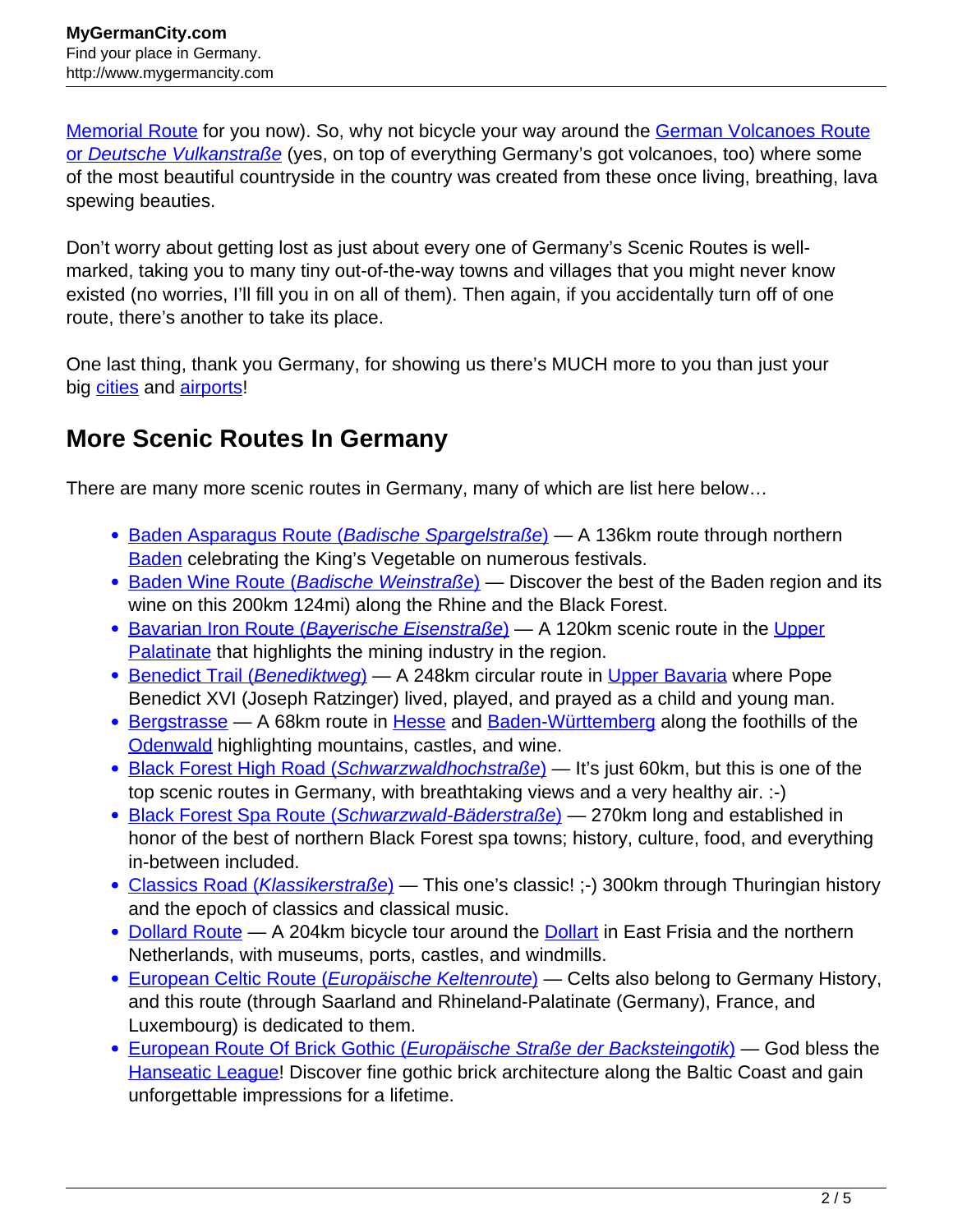- [European Route Of Historic Theaters \(](http://www.mygermancity.com/european-route-of-historic-theaters)[Europastraße Historische Theater](http://www.mygermancity.com/european-route-of-historic-theaters)[\)](http://www.mygermancity.com/european-route-of-historic-theaters) A grand international tour that'll take you to the very best of Germany's Arts, running from Rügen to Koblenz.
- [Fantastic Road \(](http://www.mygermancity.com/fantastic-road)[Fantastische Straße](http://www.mygermancity.com/fantastic-road)[\)](http://www.mygermancity.com/fantastic-road)  On 400km/248mi, explore the most fantastic of what Baden-Württemberg has to offer.
- [German Cabbage Route \(](http://www.mygermancity.com/german-cabbage-route)[Deutsche Kohlstraße](http://www.mygermancity.com/german-cabbage-route)[\)](http://www.mygermancity.com/german-cabbage-route)  Explore 130 km of cabbages, farms, and open fields along the North Sea in western Schleswig-Holstein covering the largest cabbage-growing area in all of Europe.
- [German Ceramics Route \(](http://www.mygermancity.com/german-ceramics-route)[Deutsche Tonstraße](http://www.mygermancity.com/german-ceramics-route)[\)](http://www.mygermancity.com/german-ceramics-route) Enjoy 215km of clay, pottery, brick and ceramics factories, studios and craftsmanship throughout northern **Brandenburg**.
- [German Fen Route \(](http://www.mygermancity.com/german-fen-route)[Deutsche Fehnroute](http://www.mygermancity.com/german-fen-route)[\)](http://www.mygermancity.com/german-fen-route) A 163km circular cycle trail in [East Frisia](http://www.mygermancity.com/east-frisia) leading you along countless moorlands and windmills.
- [German Ferries Route \(](http://www.mygermancity.com/german-ferries-route)[Deutsche Fährstraße](http://www.mygermancity.com/german-ferries-route)[\)](http://www.mygermancity.com/german-ferries-route)  250km through Schleswig-Holstein (& northern Lower Saxony) highlighting historical bridges and ferries along the **Kiel Canal** and Oste River.
- [German Football Route \(](http://www.mygermancity.com/german-football-route)[Deutsche Fußballroute](http://www.mygermancity.com/german-football-route)[\)](http://www.mygermancity.com/german-football-route)  Discover the heart of the German football scene and a beer drinking nation by visiting 15 cities in North Rhine-Westphalia and their top sights.
- [German Gemstone Route \(](http://www.mygermancity.com/german-gemstone-route)[Deutsche Edelsteinstraße](http://www.mygermancity.com/german-gemstone-route)[\)](http://www.mygermancity.com/german-gemstone-route)  A 70km two-ring trail in and around **[Idar-Oberstein](http://www.mygermancity.com/idar-oberstein) and the [Birkenfeld District](http://www.mygermancity.com/birkenfeld-district) showcasing jewel and gemstone craftsmanship.**
- [German Limes Road \(](http://www.mygermancity.com/german-limes-road)[Deutsche Limes-Straße](http://www.mygermancity.com/german-limes-road)[\)](http://www.mygermancity.com/german-limes-road)  This massive 550km/342mi roman road (818km/508mi by bike) follows through 83 towns along what was once the border of the Roman Empire.
- [German Sluice Route \(](http://www.mygermancity.com/german-sluice-route)[Deutsche Sielroute](http://www.mygermancity.com/german-sluice-route)[\)](http://www.mygermancity.com/german-sluice-route)  A 200km route guiding you along dykes and waterways through the Wesermarsch and along the [North Sea](http://www.mygermancity.com/north-sea).
- [German Stork Route \(](http://www.mygermancity.com/german-stork-route)[Deutsche Storchenstraße](http://www.mygermancity.com/german-stork-route)[\)](http://www.mygermancity.com/german-stork-route)  A 450km route through the UNESCO Biosphere Reserve Elbe River Landscape along countless of stork nests!
- [German Toy Road \(](http://www.mygermancity.com/german-toy-road)[Deutsche Spielzeugstraße](http://www.mygermancity.com/german-toy-road)[\)](http://www.mygermancity.com/german-toy-road) This 300km route follows through Thuringia & Bavaria looking at toy making, doll doctors, and lots of history, culture, toys, toys, and toys. :-)
- [German Wild Game Route \(](http://www.mygermancity.com/german-wild-game-route)[Deutsche Wildstraße](http://www.mygermancity.com/german-wild-game-route)[\)](http://www.mygermancity.com/german-wild-game-route)  This 146km circular route through the Volcanic Eifel highlights a variety of wild animals, amusement park rides included.
- [Glass Route \(](http://www.mygermancity.com/glass-route)[Glasstraße](http://www.mygermancity.com/glass-route)[\)](http://www.mygermancity.com/glass-route)  Winding its 250km through East Bavaria showcasing the Bavarian and Bohemian glass craftsmanship tradition.
- [Green Route / Route Verte \(](http://www.mygermancity.com/green-route)[Grüne Straße](http://www.mygermancity.com/green-route)[\)](http://www.mygermancity.com/green-route) Unforgettable! 250km from Contrexeville, France through the Black Forest to Donaueschingen.
- [Hohenzollern Route \(](http://www.mygermancity.com/hohenzollern-route)[Hohenzollernstraße](http://www.mygermancity.com/hohenzollern-route)[\)](http://www.mygermancity.com/hohenzollern-route)  A 300km circular "royal" route between the Swabian Alb and Lake Constance with numerous castles!
- [Idyllic Route \(](http://www.mygermancity.com/idyllic-route)[Idyllische Straße](http://www.mygermancity.com/idyllic-route)[\)](http://www.mygermancity.com/idyllic-route)  Take it easy on this 130km short route through the [Swabian-Franconian Forest](http://www.mygermancity.com/swabian-franconian-forest) in northern Baden-Württemberg, experiencing the lovely and, um, idyllic countryside & trails. ;-)
- [Luther Trail \(](http://www.mygermancity.com/luther-trail)[Lutherweg](http://www.mygermancity.com/luther-trail)[\)](http://www.mygermancity.com/luther-trail)  A 410km spiritual and historical route through Saxony-Anhalt that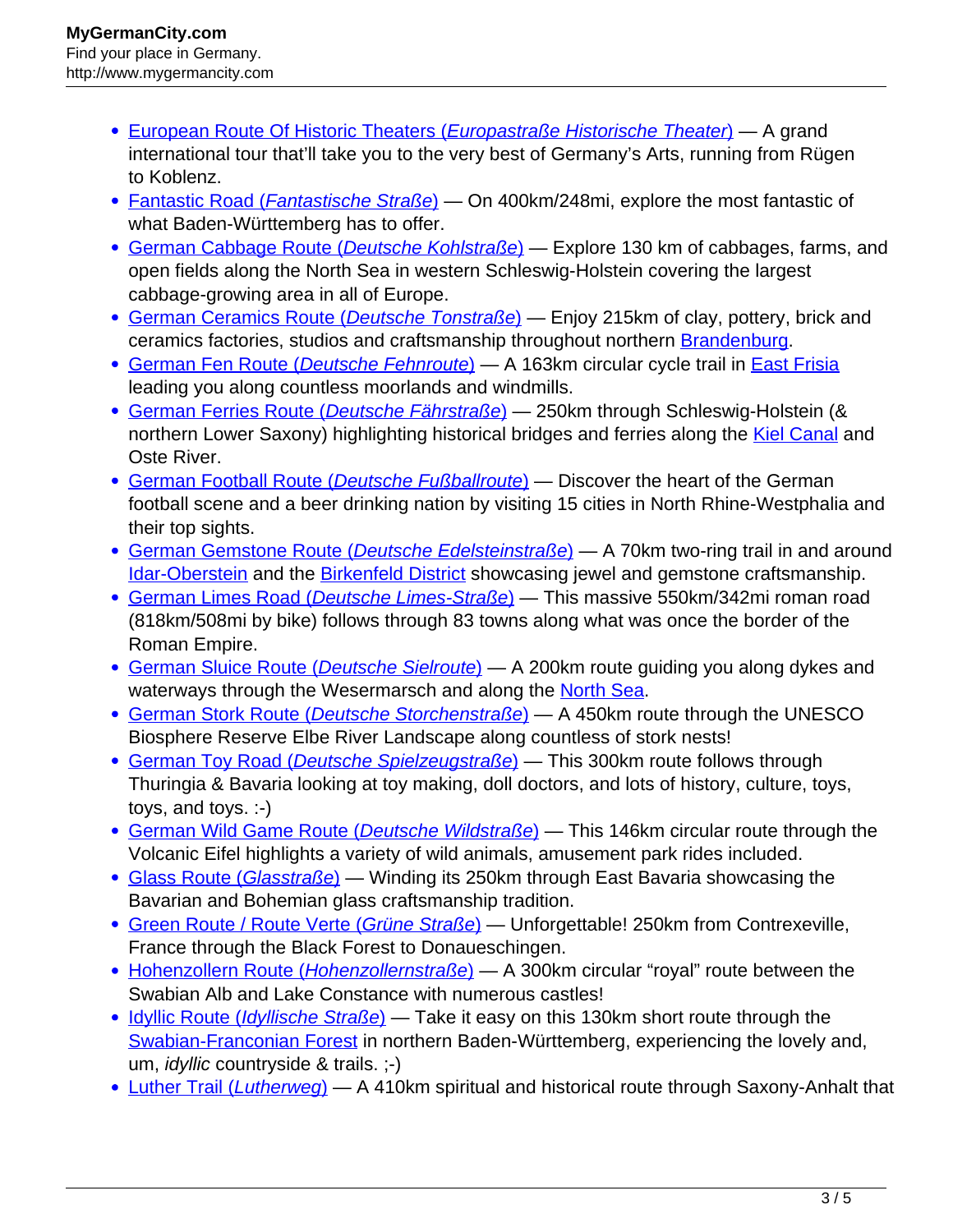takes you through the life and works of Martin Luther, father of the **Protestant Reformation**.

- [Moselle Slate Route \(](http://www.mygermancity.com/moselle-slate-route)[Moselschiefer-Straße](http://www.mygermancity.com/moselle-slate-route)[\)](http://www.mygermancity.com/moselle-slate-route) 110km/68mi through the Eifel region illustrating the slate mining industry.
- [Moselle Wine Route \(](http://www.mygermancity.com/moselle-wine-route)[Moselweinstraße](http://www.mygermancity.com/moselle-wine-route)[\)](http://www.mygermancity.com/moselle-wine-route)  A 311km long route (242km within Germany) that's winding its way through [Rhineland-Palatinate,](http://www.mygermancity.com/rhineland-palatinate) from [Trier](http://www.mygermancity.com/trier) to [Koblenz.](http://www.mygermancity.com/koblenz)
- [Nahe Wine Route \(](http://www.mygermancity.com/nahe-wine-route)[Naheweinstraße](http://www.mygermancity.com/nahe-wine-route)[\)](http://www.mygermancity.com/nahe-wine-route)  A short 135km route in Rhineland-Palatinate through many small towns and villages highlighting the best of their wine and vineyards.
- [Neckar-Alb-Aare Roman Route \(](http://www.mygermancity.com/neckar-alb-aare-roman-route)[Römerstraße Neckar-Alb-Aare](http://www.mygermancity.com/neckar-alb-aare-roman-route)[\)](http://www.mygermancity.com/neckar-alb-aare-roman-route)  Following in the footsteps of the Romans through Baden-Württemberg and the gorgeous region around Lake Constance.
- [Nibelungen Route](http://www.mygermancity.com/nibelungen-route)  Not sure how long exactly, but this route goes through Germany, Austria, and Hungary, bringing the Nibelungenlied to live.
- [Nibelung-Siegfried Route \(](http://www.mygermancity.com/nibelung-siegfried-route)[Nibelungen-Siegfriedstraße](http://www.mygermancity.com/nibelung-siegfried-route)[\)](http://www.mygermancity.com/nibelung-siegfried-route)  A 310km long two-part route through the **Odenwald** forest following the footpaths of Siegfried and the saga and Song of the Nibelungs.
- [Northern Black Forest Monasteries Route \(](http://www.mygermancity.com/northern-black-forest-monasteries-route)[Klosterroute Nordschwarzwald](http://www.mygermancity.com/northern-black-forest-monasteries-route)[\)](http://www.mygermancity.com/northern-black-forest-monasteries-route) This one goes for 104km highlighting three of the most magnificent monasteries.
- [Old Salt Road \(](http://www.mygermancity.com/old-salt-road)[Alte Salzstraße](http://www.mygermancity.com/old-salt-road)[\)](http://www.mygermancity.com/old-salt-road)  An old salt route, only about 110km, from Lüneburg to Lübeck with salt sites, festivals, and history.
- [Oranier Route](http://www.mygermancity.com/oranier-route)  2,400km through the Netherlands and Germany following in the footsteps of the mighty House of Orange-Nassau.
- [Oxen Trail \(](http://www.mygermancity.com/oxen-trail)[Ochsenweg](http://www.mygermancity.com/oxen-trail)[\)](http://www.mygermancity.com/oxen-trail)  This is a biking and hiking route through Schleswig-Holstein and Danmark following along a former Viking and cattle drive region.
- [Princes Of Reuss Route \(](http://www.mygermancity.com/princes-of-reuss-route)[Reußische Fürstenstraße](http://www.mygermancity.com/princes-of-reuss-route)[\)](http://www.mygermancity.com/princes-of-reuss-route)  Discover the Thuringian Vogtland, a region which the Princes of Reuss used to rule for 800 years (110km).
- [Romanesque Route \(](http://www.mygermancity.com/romanesque-route)[Straße der Romanik](http://www.mygermancity.com/romanesque-route)[\)](http://www.mygermancity.com/romanesque-route)  A 1200km long route through [Saxony-Anhalt](http://www.mygermancity.com/saxony-anhalt) filled with ancient buildings from around 950-1250 A.D.
- [Saar-Palatinate Baroque Route \(](http://www.mygermancity.com/saar-palatinate-baroque-route)[Barockstraße Saarpfalz](http://www.mygermancity.com/saar-palatinate-baroque-route)[\)](http://www.mygermancity.com/saar-palatinate-baroque-route) A short 100km route in the [Saarland](http://www.mygermancity.com/saarland) (with one stop in Rhineland-Palatinate) highlighting the best of Baroque castles, churches, and gardens.
- [Saale-Unstrut Wine Route \(](http://www.mygermancity.com/saale-unstrut-wine-route)[Weinstraße Saale-Unstrut](http://www.mygermancity.com/saale-unstrut-wine-route)[\)](http://www.mygermancity.com/saale-unstrut-wine-route) A quick 55km route through the **[Burgenlandkreis](http://www.mygermancity.com/burgenlandkreis)** in Saxony-Anhalt highlighting wine, wine, and wine (oh, and the obligatory like castles and stuff).
- [Saxon Wine Route \(](http://www.mygermancity.com/saxon-wine-route)[Sächsische Weinstraße](http://www.mygermancity.com/saxon-wine-route)[\)](http://www.mygermancity.com/saxon-wine-route)  A short 55km route through the one and only vineyard in Saxony, lovely highlighting grand sights of this piece of country.
- [Schleswig-Holstein Cheese Route \(](http://www.mygermancity.com/schleswig-holstein-cheese-route)[Käsestraße Schleswig-Holstein](http://www.mygermancity.com/schleswig-holstein-cheese-route)[\)](http://www.mygermancity.com/schleswig-holstein-cheese-route) Let's eat great and healthy on this 500km/311mi long route through Schleswig-Holstein, showcasing the best cheese making farms!
- [Sisi's Road \(](http://www.mygermancity.com/sisis-road)[Sisi Straße](http://www.mygermancity.com/sisis-road)[\)](http://www.mygermancity.com/sisis-road)  Following the footsteps of one of the most beautiful women of her time, Elisabeth (Bavarian girl, Austrian Empress, and Queen of Hungary), leading for 2,000 km through Bavaria, Austria, Hungary, Italy, and Switzerland.
- [Sky Paths \(](http://www.mygermancity.com/sky-paths)*[Himmelswege](http://www.mygermancity.com/sky-paths)*[\)](http://www.mygermancity.com/sky-paths) A new, short 90km route in southern Saxony-Anhalt letting you